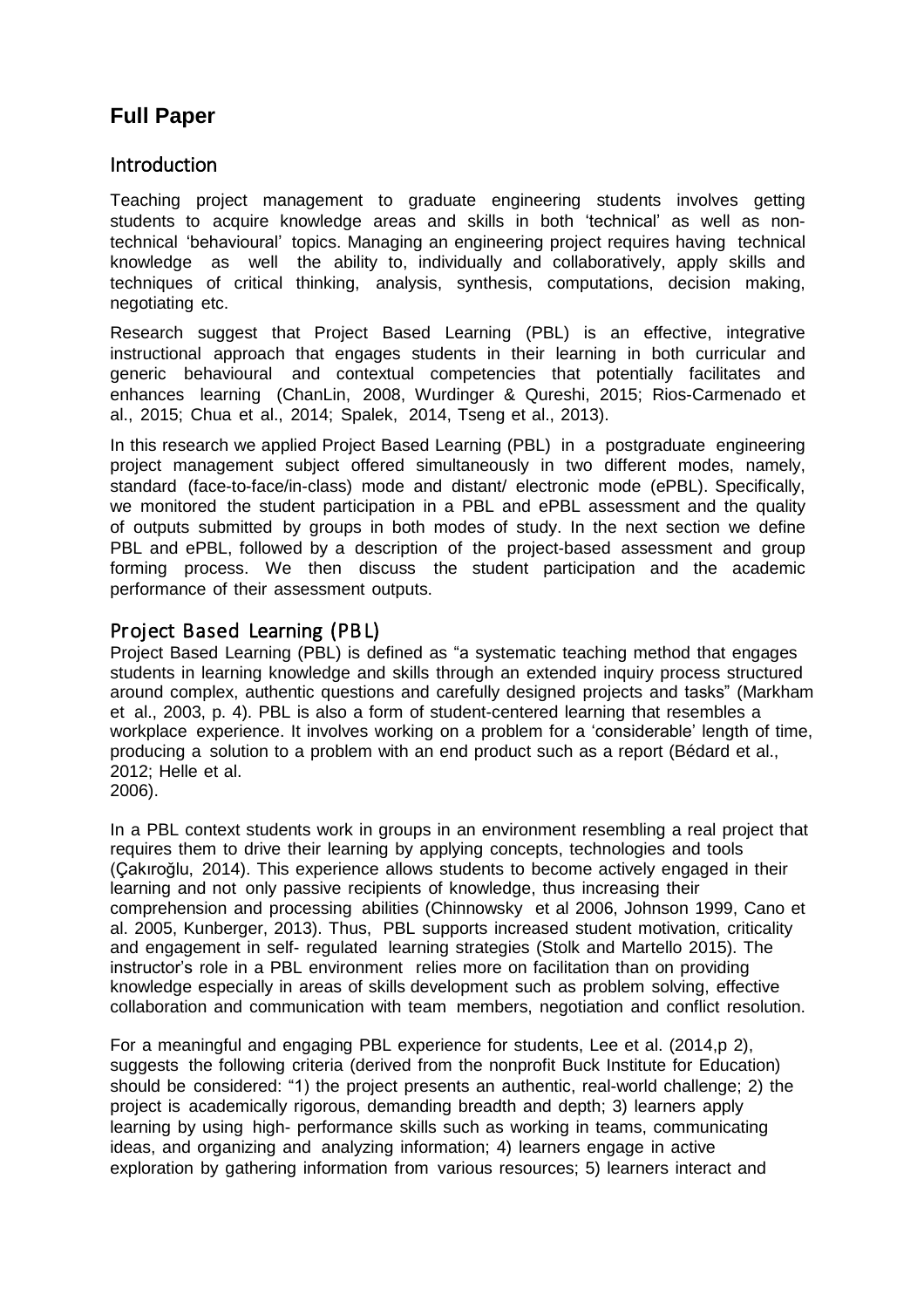make adult connections; and 6) various formal and informal assessment practices are embedded within the unit."

## PBL in Distant Learning (e---PBL)

In distant mode learning, students do not get the face-to-face exposure of standard study modes, and their learning is completely facilitated through an online environment. To enable distant students to be part of a PBL experience, they would need to work in virtual teams through an electronic- Project Based Learning (e-PBL) experience.

# Student Engagement (SPARKPlus)

In our experience of more than 15 years of university education, we observed that one of the main concerns that students express when working in groups, is that group members do not equally engage with and/or contribute to group discussions and deliverable(s). Consequently, the major contributors in groups feel frustrated and cheated when the same grade is equally awarded to all team members. Therefore, and in order to deal with such issues, we used SPARKPlus.

SPARKPlus is a web-based self and peers' assessment kit that enables students to confidentially rate their own and their peers' contributions to a team task or individual submission(s). When students complete their SPARKPlus rating, they will be able to see two scores that summarises their group rating:

First, Self Assessment to Peer Assessment (SAPA) shows the ratio of an individual's reflections of his/her own performance to the average of his/her peers' reflections of their performance to date. If SAPA is greater than one it means the individual's estimates of his/her own performance were greater than his/her peers' estimates for his/her performance. If it is less than one then it means the individual's estimates of his/her own performance are less than what his/her peers think he/she has contributed.

Secondly, the Self and Peer Assessment (SPA) factor which is the outcome of the individual's self-ratings and his/her peers' ratings of them on both the tasks and the way the peers functioned as a team. If it is greater than one then that shows the impact on the individual's grade would result in their individual mark being adjusted so it is greater than the group mark.

If all the SPA are close to one, this indicates that all group members contributed equally to the task at hand. If all the SAPA are additionally close to one, then this means that all members rated everyone equally indicating that the team operated without significant conflict with a high level of agreement about equal contributions by each group member to the group task.

When used over a number of times, and through reflection on self and anonymous peer assessment, it allows students to improve their judgment of their own and their peers' contributions (http://spark.uts.edu.au).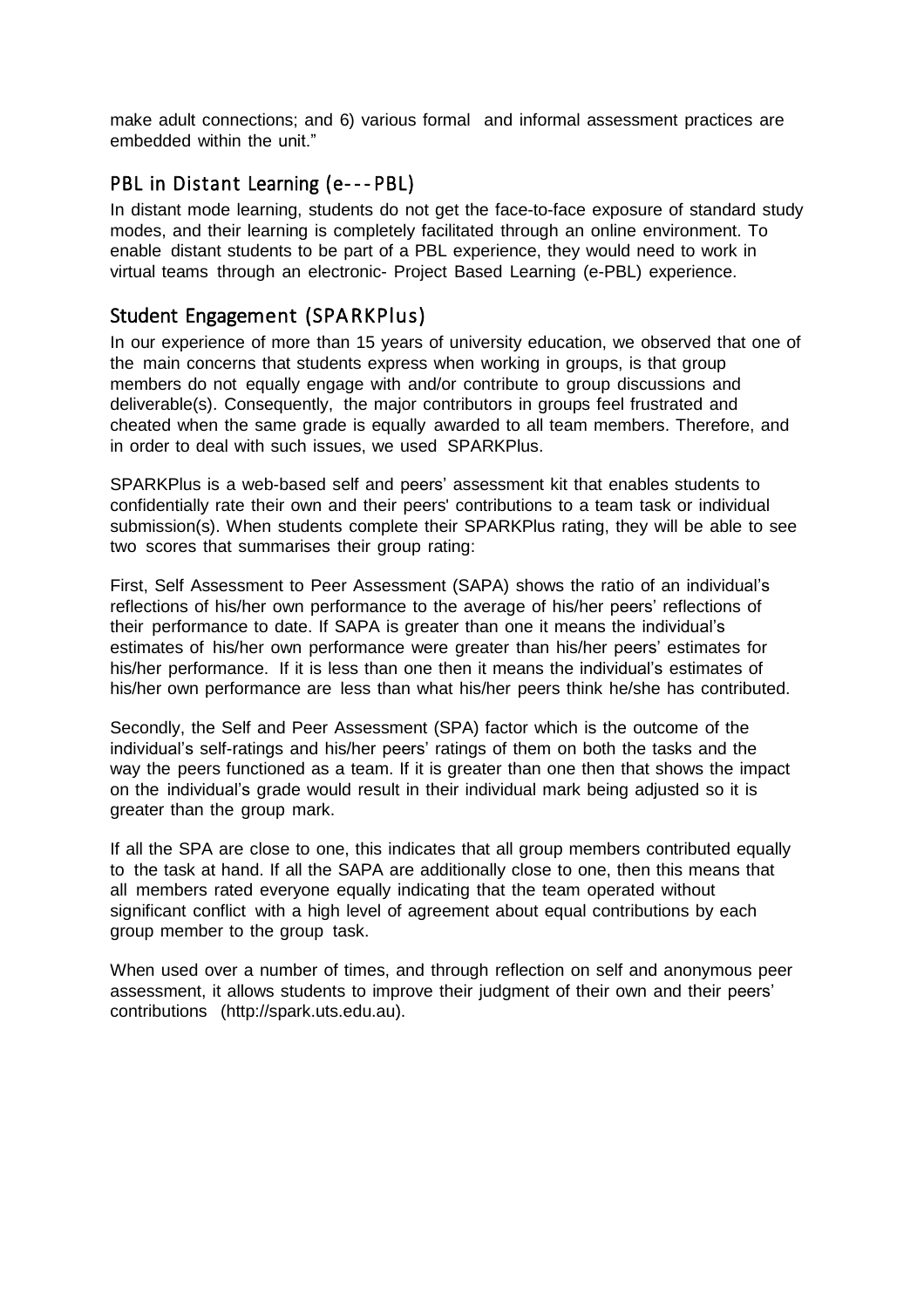### Assessm ent Task

Students in both study modes were required to work in groups to produce a detailed project management proposal bid report for an engineering project. An assessment brief detailing the specifics of the project requirements was made available. The task included producing six weekly deliverables that constitute the main components of the proposal as well as a final bid report. A marking guide detailing the expectations of each deliverable and the final report were also provided. A week after each deliverable's due date, feedback on it was presented to the group. Students were instructed to use the given feedback to improve the quality of their final report that constitutes sections representing each weekly deliverable.

For their final report, students were instructed to account and agree on their individual % contribution to the work performed accompanied by their signatures where the total of all contributions added up to 100%.

Students in standard mode were given the opportunity to collaboratively work on the weekly deliverables and final report in class, and were encouraged to schedule meetings outside class time to work on their deliverables and final report. This was not possible for the distant mode students since they were located in various parts of the world, and would not be able to physically meet and work on their weekly deliverables or final report. Therefore, to get the distant students to work collaboratively, the university's online environment and e-learning management system (Blackboard) was suggested as a platform, however, students were free to use any other platform they preferred.

## Group Form ation

#### Standard Mode

151 students enrolled in standard mode of study. They were asked to self-select themselves into groups of 3-5 people in class by the second week of the semester. There was no particular criterion to the selection apart from the size of the group. Many students teamed up with people sitting next to them as most of them were in their first semester of postgraduate study.

#### Distant Mode

16 students were enrolled in distant mode. A work package was prepared for distant mode students to form themselves into groups. Students were emailed by the tutor and asked to log in to Blackboard and download the first work package. The work package contained instructions for setting up their online groups. There were four specific tasks to complete, one due each day for four days in week one of the semester. At the end of the four days the groups were formed.

The steps involved (1) Creating a post on the discussion board introducing themselves and giving a short bio and a joke (used as "an online ice-breaker"). (2) Reading all the introductory posts and identifying three other students they would like to form a group with, based on their introduction post. (3) Posting messages to them explaining why they think they would make a compatible team. (4) Self- enrolling in the designated groups feature in blackboard with 3 other students to form a group. Once they have a group and using the group's discussion board space, they discuss and agree on a "group code of conduct". (5) The final task in this introductory work package was to rate the participation of fellow team members in SPARKPlus.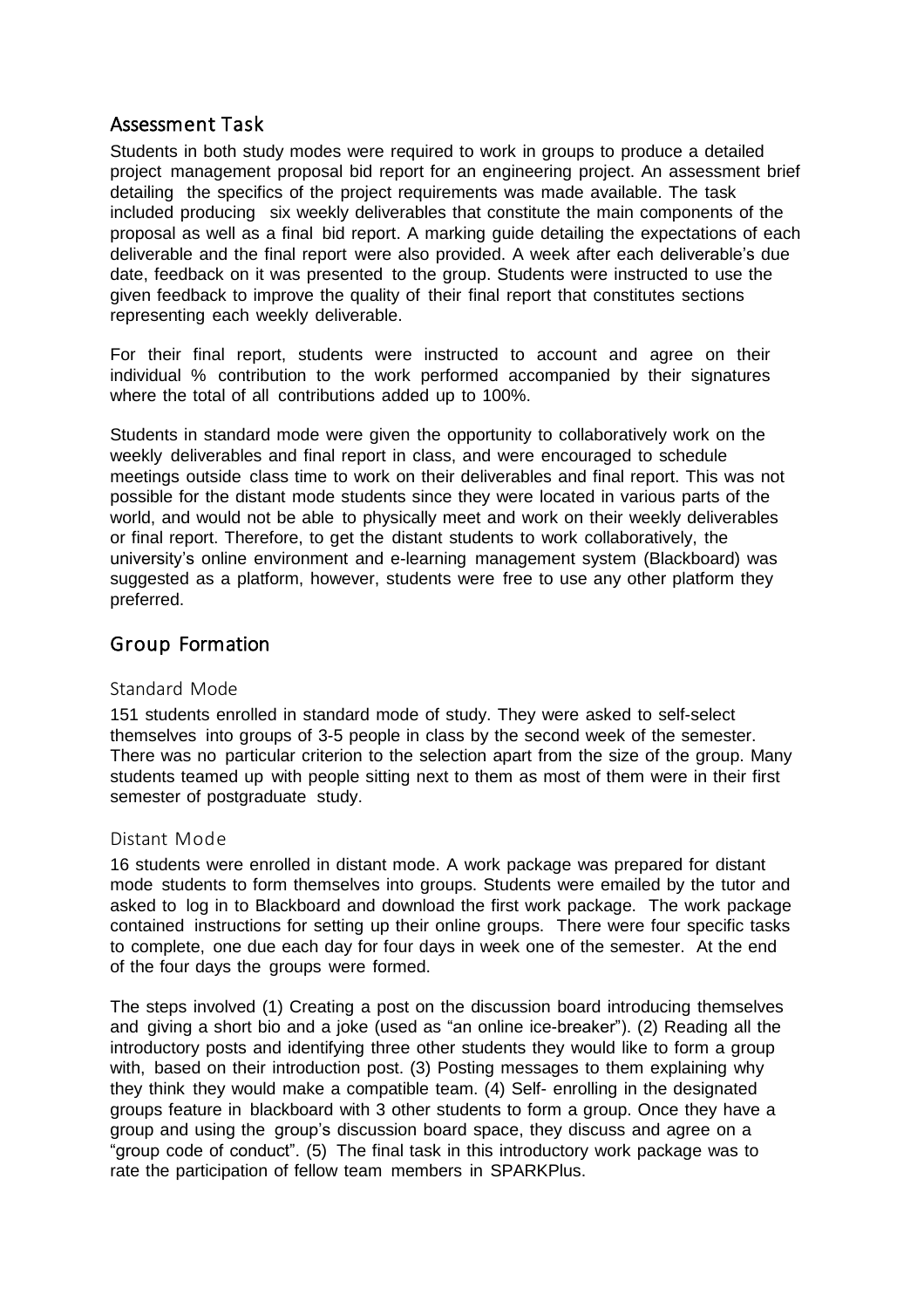The above steps gave the students experience with all the tools and processes they would need to use during the course of the semester. It served the dual purpose of forming thegroups, and identifying any technical issues early on before they impacted on student learning.

From thereon, Students were able to virtually collaborate on producing the six weekly deliverables and the final report.

#### **Discussion**

Evaluation of the work produced by student groups in both study modes, and a comparison of the outputs are carried out. The study aimed to gauge whether there were noticeable differences in the performance of both groups resulting from the differences in group dynamics between standard and distant modes.

#### Assessment Evaluation

In order to eliminate any bias and ensure equal evaluation measures were applied, one marker assessed all the deliverables and the final reports. All students in both modes were able to communicate with the marker through Blackboard, and there was no faceto-face interaction between the marker and the students at any point during the evaluation period.

In total there were 33 standard groups and five distant groups. The final report average for standard and distant modes were 76.18% and 80.95% respectively. In general, the work produced by the distance students was of a higher quality, with the exception of those who failed to form groups, or formed them late and without completing the introductory work package. Other factors that could have contributed to the difference in assessment quality included the work experience and age of students in the two cohorts. As most of the standard mode students were enrolled in the master program immediately after completing the bachelor degree and without experiencing 'real-world' work, while most of the distant students were currently working.

#### The Group Work Experience

Students in both modes of study were instructed to complete a SPARKPlus survey for the second, fourth and sixth deliverables addressing for themselves and for each team member the following four criteria on a five-point Lickert scale:

- 1. Performs their tasks adequately
- 2. Participates in group discussions
- 3. Treats all group members respectfully
- 4. Provides leadership to resolve conflicts

The results of each survey were made available to the group members who took part in the survey. It would indicate to each group member how they rated themselves for the 4 criteria, and how their team members (anonymously) rated them for the same criteria.

Each student would get a view similar to the marked radar shown in Figure 1: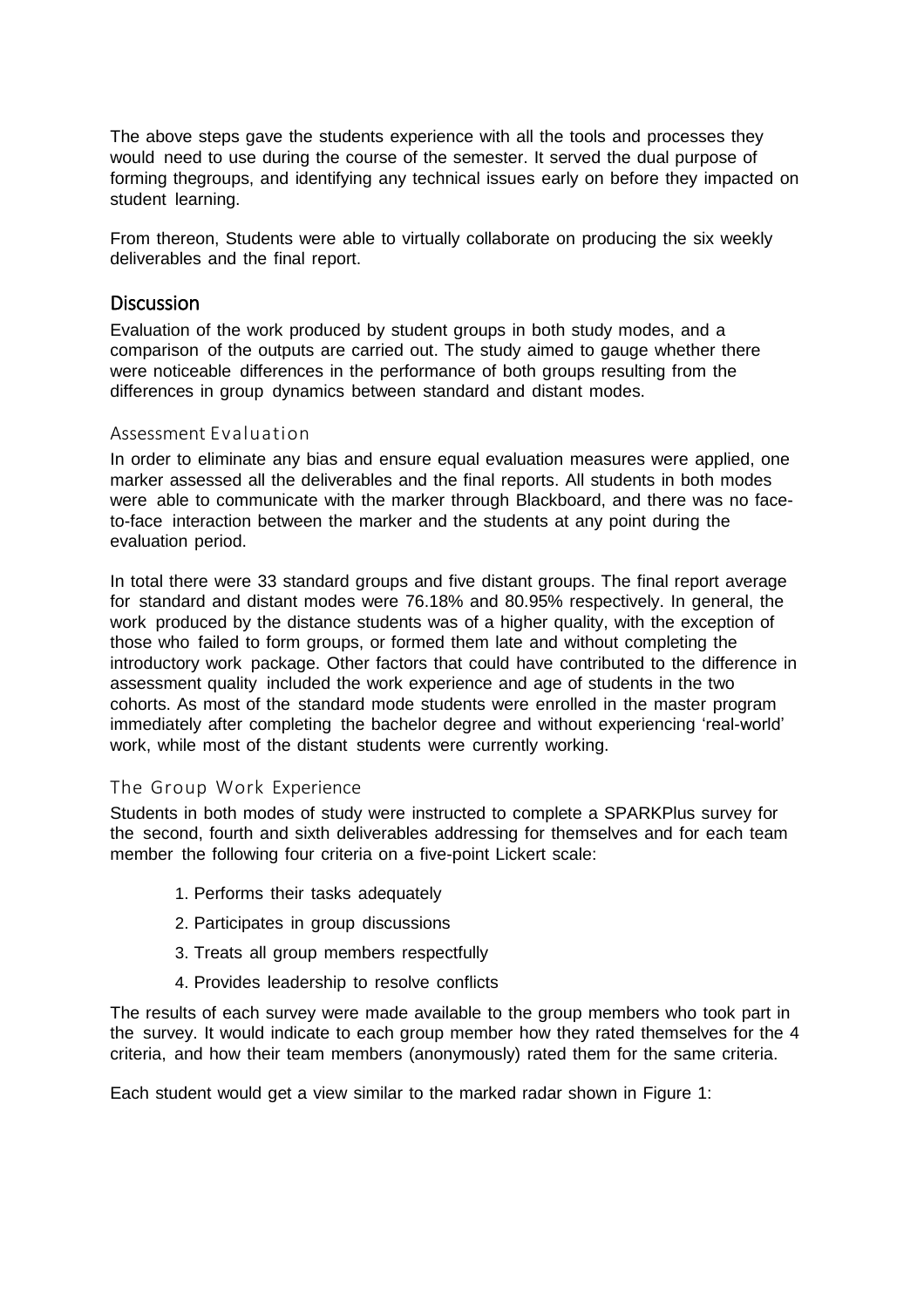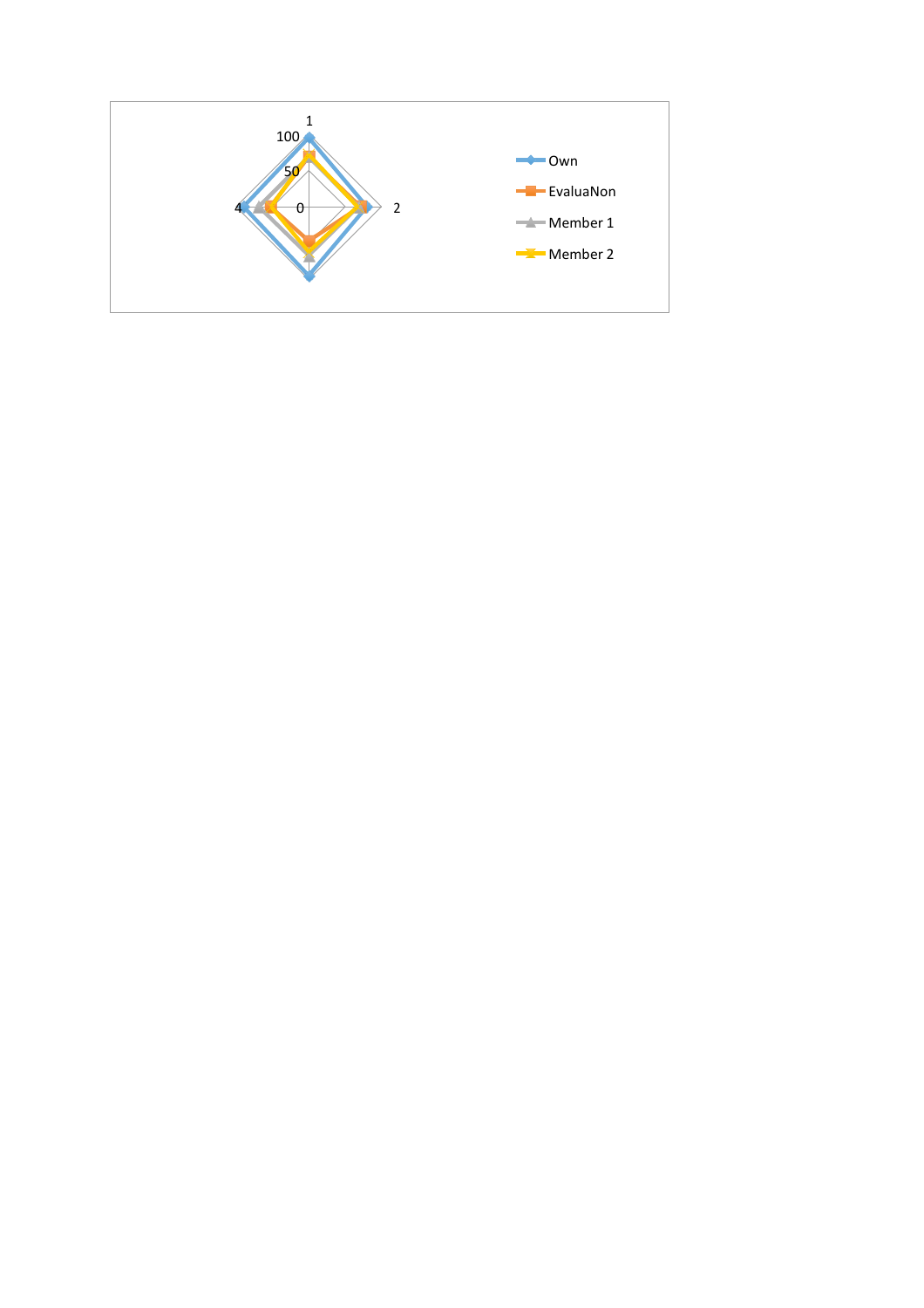Member 3

3

Figure 1: Example of SPARKPlus self and group evaluations.

It was interesting to note that for many students, their self evaluation and their peers' evaluation correlated more closely after the third SPARKPlus survey. This indicated that the longer students worked with their group members, the more realistic appreciation became apparent to their self and peers' contributions to the group effort.

### Conclusions/ recommendations/ implications

We presented a PBL and ePBL experience in a graduate engineering management subject offered in two modes of study (standard and distant modes). Students in both modes were given the same assessment task to perform. Our observations and evaluation support research advocating the use of PBL and e-PBL in graduate management studies that aim to provide students with the ability to apply a variety of skills in environments resembling "real world" problems. Students in both modes of study produced a number of required deliverables over a few weeks that needed the application of various skills such as problem solving, leadership, critical thinking, decision making, and negotiating. The evaluation of student work showed that both PBL and e-PBL yield similar results of outputs.

We also monitored students' engagement in the group work through administering a survey where students evaluate their own contribution as well as their group members' contributions on three separate occasions over six weeks. We noticed that usually students have differing perceptions of their own contribution to the group work compared to their team members perceptions of their contributions, however, over time, by being aware of their peers' perception of their work, their perceptions and expectations tend to become more correlated.

### References

Bédard, D., Lison, C., Dalle, D., Côté, D., Boutin, N. (2012). Problem-based and Projectbased Learning in Engineering and Medicine: Determinants of Students' Engagement and Persistence, *The Interdisciplinary Journal of Problem-based Learning,* volume 6 (2), 7-30.

Çakıroğlu, Ü. (2014). Enriching project-based learning environments with virtual manipulatives: A comparative study. *Eurasian Journal of Educational Research*, 55, 201-222.

Cano, J.,Lidon, I., Rebollar, R. (2005) Learning Project management through working for real clients,

*International Journal of Engineering Education* 24(6), 1199-1209.

ChanLin, L. (2008). Technology integration applied to project-based learning in science. *Innovations in Education and Teaching International*, 45(1), 55-65.

Chinnowsky, P., Brown, H., Szajnman, A., Realph, A. (2006) Developing Knowledge landscapes through Project-Based Learning, *Journal of Professional Issues in Engineering Education and Practice*, 132(2), 118-125.

Chua, K., Yang, W., Leo, H. (2014) Enhanced and conventional project-based Learning in an engineering design module, *International Journal of Technology and Design Education 24,* 437 - 458.

Helle, L., Tynjälä, P., & Olkinuora, E. (2006). Project-based learning in post-secondary education - *Higher Education, 51*(2), 287-314.